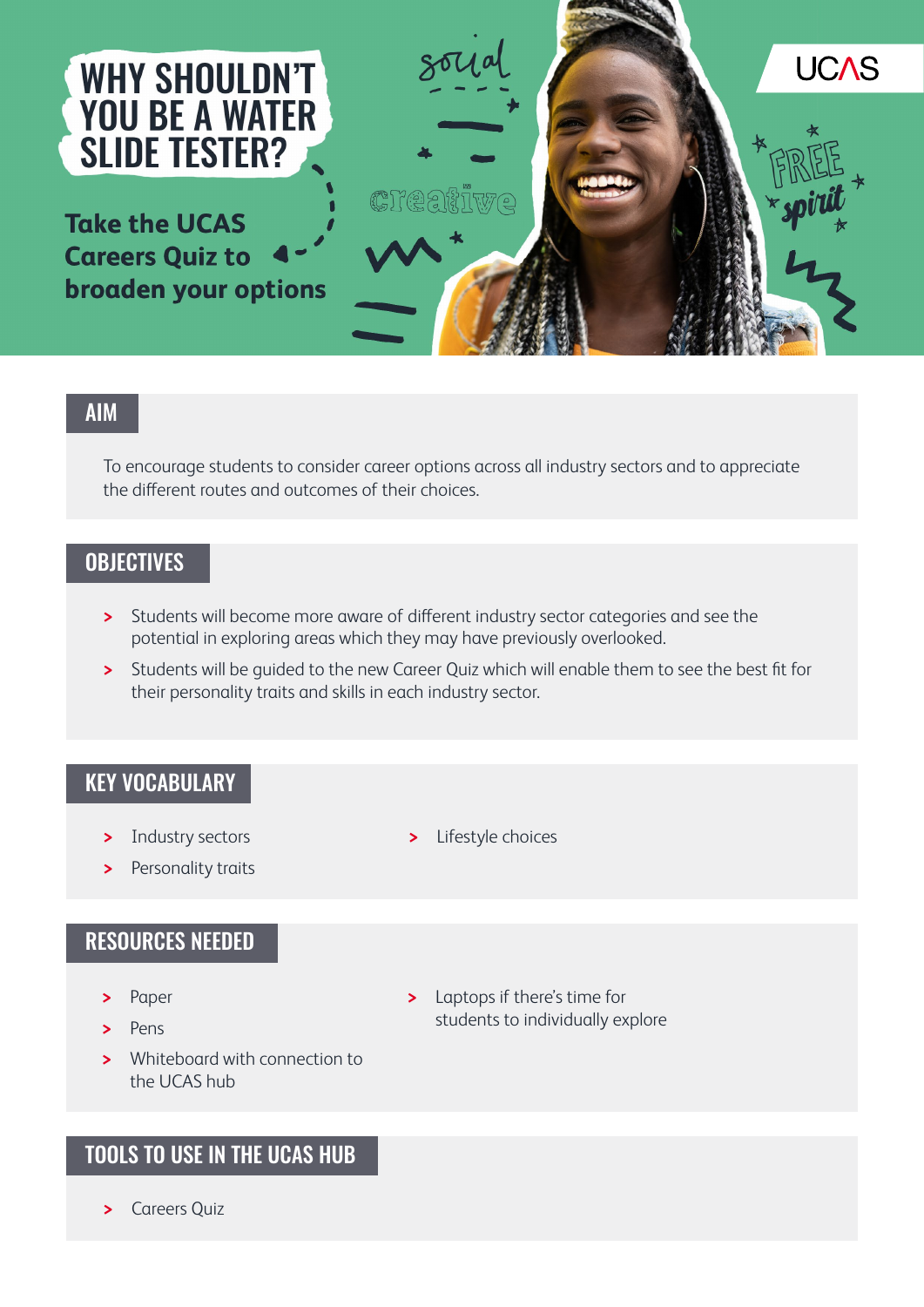# **INTRODUCTION**

**It's no surprise that you're more likely to take a job in the industry where your parents work. Similarly, you're more likely to be a Baker if your surname is Baker! It's about familiarity.**

Do you want to be a water slide tester? It sounds interesting but do you know what skills, qualifications or experience you'd need? Becoming familiar with a range of career options and then researching the way you might achieve a specific job role is important but can be difficult to fit in when you already spend much of your time studying. Whether you feel pretty certain of the career you might go into or have absolutely no ideas, it's useful to consider all industry sectors. This session is about encouraging you to broaden your visions of the future and will give you tools to make that easier.

- 1 Choose one of the jobs listed on the PowerPoint slide and vision yourself in that role. What would be the advantages of that job?
- 2 Working alone or in pairs quickly list as many benefits of that job as you can and the skills that you might need.
- 3 Take a couple of examples from the class and discuss.
- 4 Show the slide which links the job to the eleven industry sectors which are used in the Careers Quiz. Tell the students that they will find out much more information when they sign in and take the Careers Quiz. Depending on their answers which will help define their personality traits, the quiz results will reveal potential jobs and the routes they might take to get such a job across all eleven industry sectors.
- **5** If time allows, use the second list which shows students jobs which they may never have heard of and the related industry sectors. This should stimulate their curiosity and make them realise the value of the quiz in broadening their understanding of their future potential (this slide can also be referred to during the plenary).